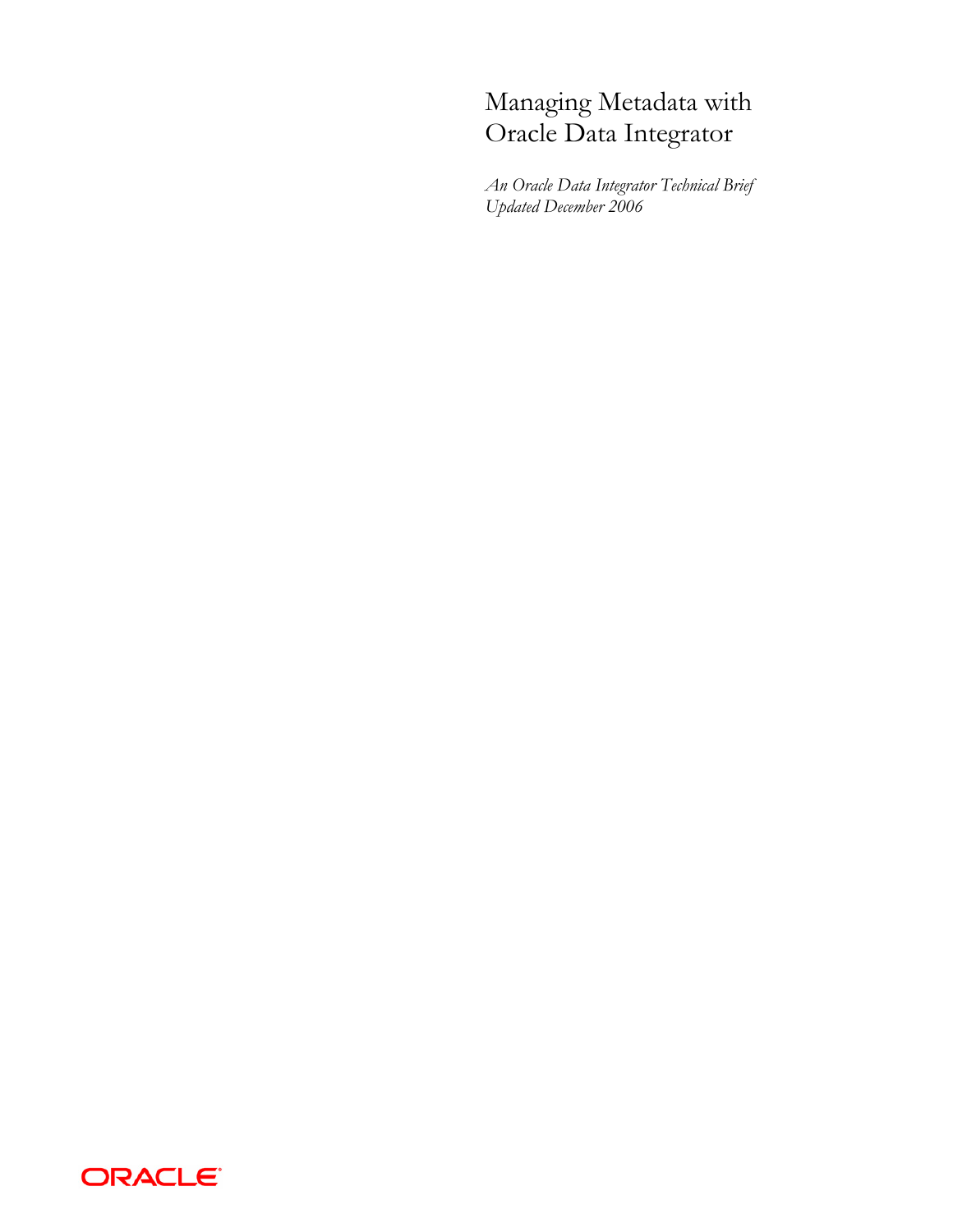# Managing Metadata with Oracle Data Integrator: An Oracle Data Integrator Technical Brief

#### **INTRODUCTION**

Metadata—information that describes data—is the foundation of all information management initiatives aimed at increasing efficiency across an enterprise. It is the cornerstone for data integration and master data management (MDM). This technical brief defines metadata and describes how Oracle Data Integrator can help companies manage it more efficiently.

# **ABOUT METADATA**

#### **What Is Metadata?**

Metadata is often generally described as "information about data." More precisely, metadata is the description of the data itself, its purpose, how it is used, and the systems used to manage it. This usually includes

- Data model definitions
- Data transformation descriptions
- Process and flow information, such as schedules and logs
- Business intelligence systems description, such as cubes, dimensions, and metrics
- Any other type meaningful information, such as semantics

Metadata not only consists of technical information but also includes information that makes business users aware of the data's purpose and use. In addition, it is not related only to data warehousing and business intelligence; it comprises all four categories of the entire enterprise architecture: business, application, data, and technology.

# **Where Is Metadata?**

Metadata is scattered across the information system

- As data model descriptions in database dictionaries
- In Extensible Markup Language (XML), Document Type Definition (DTD), and XML Schema Definition (XSD) files

**Metadata—the description of data itself, its purpose, how it is used, and the systems used to manage it—is the foundation of all information management initiatives aimed at increasing efficiency across an enterprise.**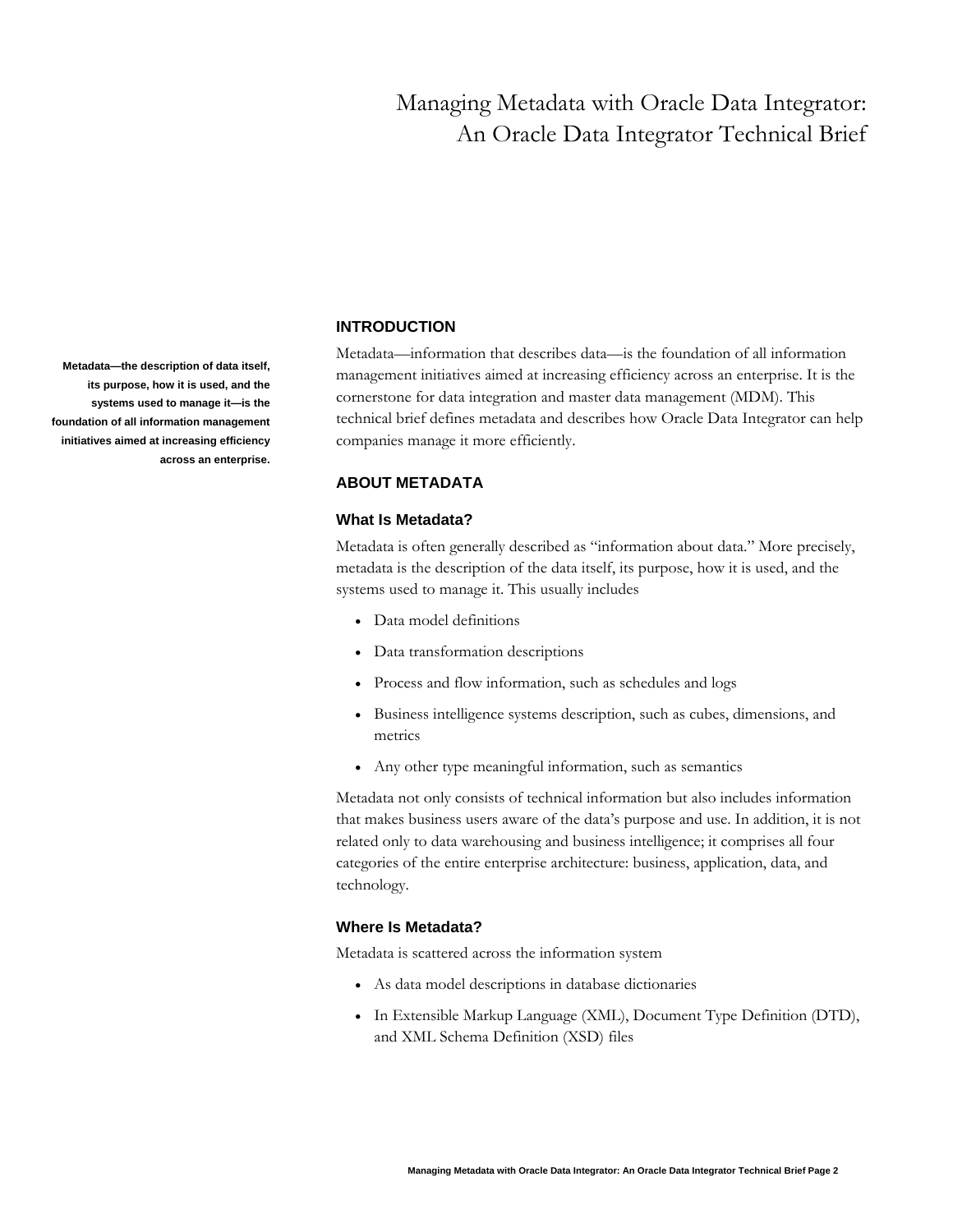- In proprietary systems
- As pieces of code that perform data processing tasks
- In unstructured documents, such as Microsoft Word documents and spreadsheets

Metadata is also part of the knowledge held by a company's staff.

### **Why Is Metadata Critical?**

You can think of metadata as the lines and points that draw the plan of the enterprise architecture. Accurate and comprehensive metadata enables organizations to evaluate their architecture's efficiency and eases the process of changing this architecture. Metadata is important for certification purposes (ISO-9002), and it becomes critical when regulatory compliance needs (Basel II, SOX) arise.

Metadata is now critical to information management initiatives such as MDM, customer data integration (CDI), product information management (PIM), and product data management (PDM). Such initiatives focus on creating and maintaining a clean, accurate view of corporate reference data that is shared across all operational and analytic systems. They consequently require the entire company to have clean, accurate metadata. For example, to create a unique view of customers, you must have a clear, accurate, and precise definition of a customer; its attributes; which processes and people can create, alter, or use customers; and so on.

# **MANAGING METADATA WITH ORACLE**

Oracle Data Integrator provides all the features you need to retrieve, enrich, extend, and leverage existing metadata for agile corporate enterprise architecture.

# **The Oracle Data Integrator Repository**

Oracle Data Integrator is built around an open, comprehensive metadata repository, which can be installed on relational databases such as Oracle, Microsoft SQL Server, IBM DB2 UDB, IBM DB2/400, Informix, Sybase AS Anywhere, Sybase AS Enterprise, and Sybase ASIQ. Because metadata is stored in database tables, the repository is completely open and can be used as a source by any reporting system.

The repository includes all the domains used in data integration:

- **Security information**—including users, profiles, and access privileges for the Oracle Data Integrator platform
- **Topology information**—including technologies, definitions of servers, schemas, contexts, and languages

**Metadata is critical to information management initiatives such as MDM, CDI, and PIM/PDM, which focus on creating and maintaining a clean, accurate view of corporate reference data shared across operational and analytic systems.**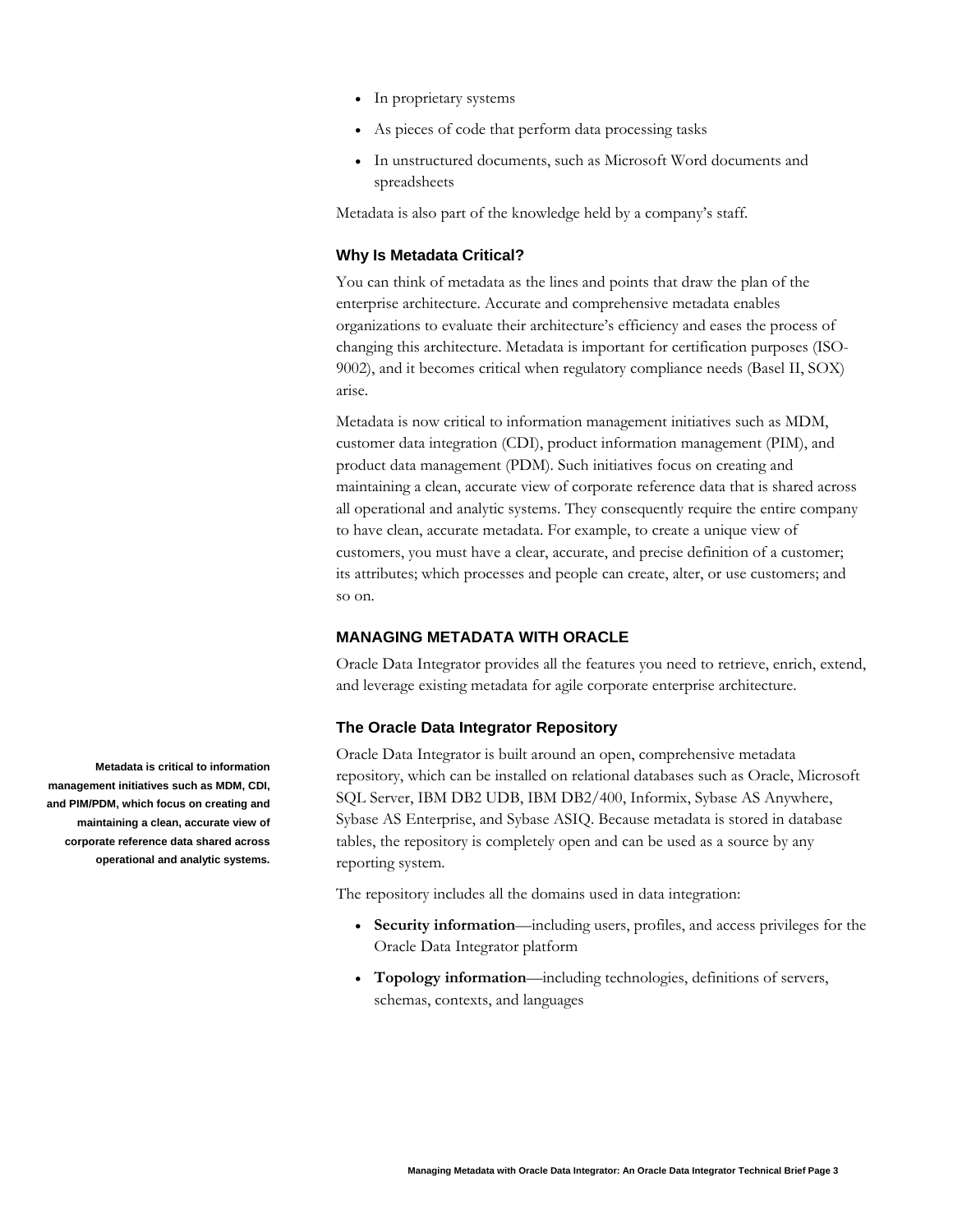- **Data models**—including descriptions of schemas, datastore structures, fields and columns, data integrity rules, cross-references, data lineage, and so on
- **Integration projects**—including declarative rules, transformation rules, mappings, packages, procedures, folders, knowledge modules, variables, and so on
- **Execution**—scenarios, scheduling information, and logs

This repository also includes information about data warehousing and business intelligence systems. For example, it includes information on slowly changing dimension behavior for columns or OLAP (online analytical processing) type (dimension, fact, time) for datastores. Users can further extend and customize the repository to include other information relevant to the enterprise.

#### **Reverse Engineering**

Oracle Data Integrator provides a reverse engineering process that populates the repository with metadata from the information system. Reverse engineering retrieves metadata from data storage (databases, XML files, and so on) and loads it into the repository. (For example, reverse engineering detects the description of tables, columns, datatypes, constraints, and comments from a database to load the repository.) Reverse engineering supports database management systems, files of many diverse formats, and COBOL CopyBooks through wizards.

Users can customize the reverse engineering process to retrieve nonstandard metadata from the databases or from proprietary repositories such as ERP/CRM (enterprise resource planning/customer relationship management) systems (SAP, Oracle's Siebel, Oracle Applications, salesforce.com, and so on). Customization is done through Oracle Data Integrator's reusable reverse engineering knowledge modules (RKMs). Oracle Data Integrator comes with pre-built RKMs for the major technologies.

#### **Enriching Metadata**

Users can enrich and develop new metadata through the Oracle Data Integrator graphical modules. This metadata includes the integration processes designed with Oracle Data Integrator. Users can also enrich or create data models directly in Oracle Data Integrator, by using the Common Format Designer feature, and can implement the data models in the source data structures.

**Oracle's reverse engineering process populates the repository with metadata from the information system. This process retrieves metadata from data storage and loads it into the repository.**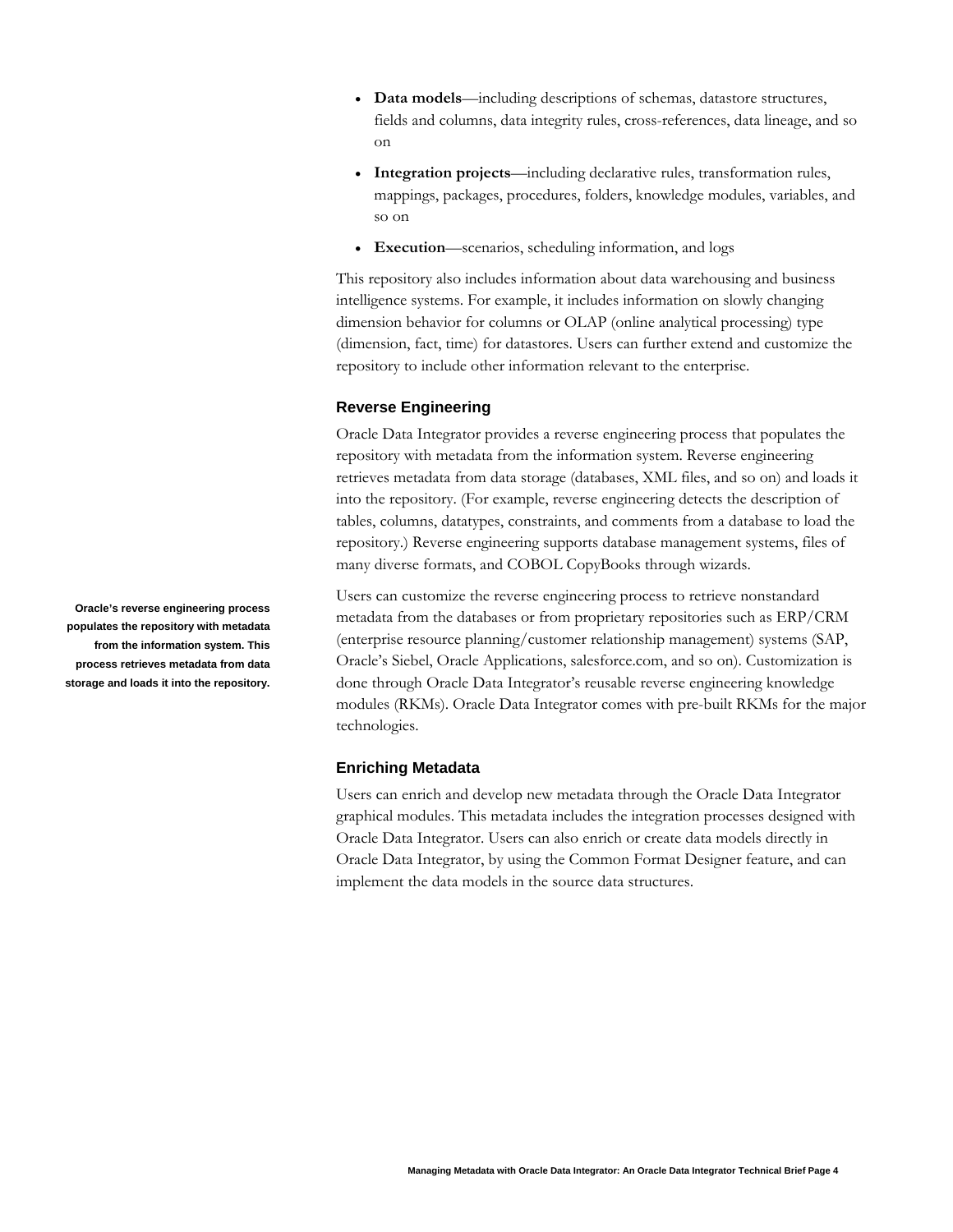

**Figure 1: Data model design using Common Format Designer** 

#### **Extend the Repository with FlexFields**

With Oracle Data Integrator, users can extend any object with user-defined FlexFields. Like predefined fields, FlexFields are used seamlessly in Oracle knowledge modules.

| Definition<br>Services<br>Memo | Description<br>Version | Control<br>Privileges     | Markers<br><b>FlexFields</b> |  |
|--------------------------------|------------------------|---------------------------|------------------------------|--|
| Name                           | Def.                   | Value                     |                              |  |
| Keywords                       |                        | Name, Customer, Reference |                              |  |
| Owner                          |                        | CDI                       |                              |  |
| Reference Data                 |                        |                           |                              |  |
|                                |                        |                           |                              |  |

**Figure 2: User-defined FlexFields in a column** 

#### **LEVERAGING METADATA**

Oracle Data Integrator is a metadata-based code generator. The Oracle knowledge modules use the metadata that's stored in the repository to create the appropriate code and run it on existing systems. Metadata, at the center of the integration and data integrity check processes, makes maintaining these processes faster.

Oracle Data Integrator can automatically generate rich Adobe PDF reports using the repository contents to document the enterprise architecture and integration processes.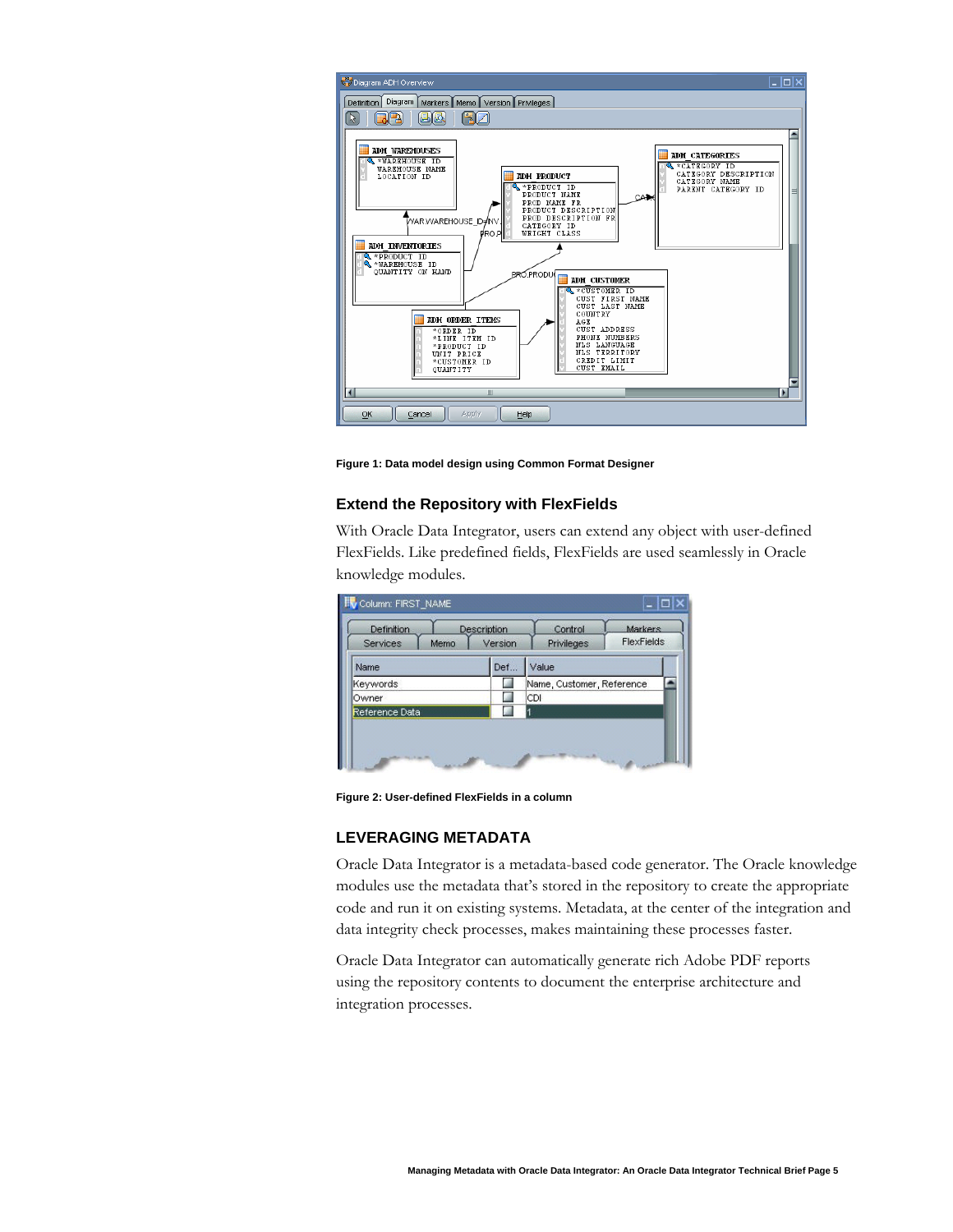# Package Loading DW (Performance)

| Lead-monthselline: 10:000 0:00 PM .: hps: 00:PERMOOR<br><b>Designations</b><br>Step list: |  |                         |                      |                    |  |  |
|-------------------------------------------------------------------------------------------|--|-------------------------|----------------------|--------------------|--|--|
|                                                                                           |  |                         |                      |                    |  |  |
| <b>Indicated</b>                                                                          |  | Det sterator            | <b>Rue OW Loader</b> |                    |  |  |
| Run Dill Lander                                                                           |  | Sunsepts Commond        | Court on             |                    |  |  |
| DOM NAME                                                                                  |  | DAT VERBER              | 0-SM1 4 1 ST         |                    |  |  |
| Double 1971                                                                               |  | Cratche listate.        | <b>Rue OW Loader</b> | <b>Castildonin</b> |  |  |
| <b>Dreat Admin</b>                                                                        |  | <b>Questes Domested</b> |                      |                    |  |  |

#### **Figure 3: Repository metadata automatically generates documentation.**

The Oracle Data Integrator Metadata Navigator web application provides access to repository metadata from any web browser. Users can browse the entire repository metadata and graphical views of the data flows. With the Data Lineage feature, they can easily track data to the source items from which they were derived and subsequently integrated by Oracle Data Integrator.



**Figure 4: Data Lineage tracks and displays the source of data.** 

# **CONCLUSION**

Oracle Data Integrator places metadata at the center of its architecture. It provides features for retrieving, enriching, extending, managing, and leveraging this metadata as a foundation for meeting business needs.